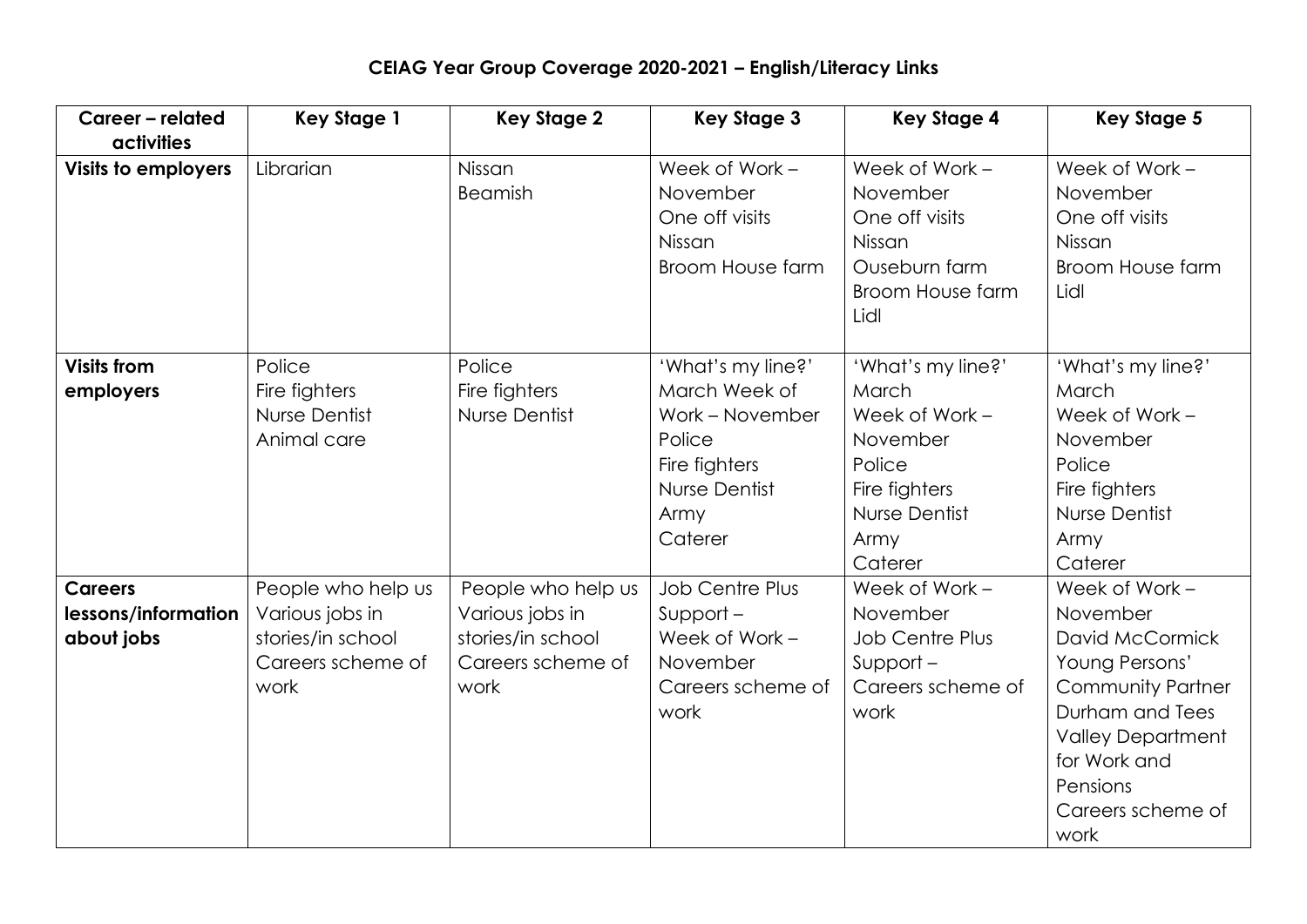| <b>College visits</b>        |                   |                   | New College             | Open days -             | Transition visits        |
|------------------------------|-------------------|-------------------|-------------------------|-------------------------|--------------------------|
|                              |                   |                   | Durham                  | Learning for Life,      | Open days-               |
|                              |                   |                   | Derwentside             | Houghall                | Learning for Life,       |
|                              |                   |                   | College                 | New College             | Dilston, Houghall        |
|                              |                   |                   |                         | Durham                  | New College              |
|                              |                   |                   |                         | Derwentside             | Durham                   |
|                              |                   |                   |                         | College                 | Derwentside              |
|                              |                   |                   |                         |                         | College                  |
| <b>Visits from</b>           |                   |                   | 'Moving On' Fair -      | 'Moving On' Fair -      | 'Moving On' Fair -       |
| <b>Colleges</b>              |                   |                   | June                    | June                    | June                     |
|                              |                   |                   | Links with Learning     | Links with Learning     | Links with Learning      |
|                              |                   |                   | for Life                | for Life                | for Life                 |
| <b>Enterprise activities</b> | Selling self-made | Selling self-made | Selling Fair Trade      | Selling Fair Trade      | Selling Fair Trade       |
|                              | goods in school   | goods in school   | <b>Tuck Shop</b>        | <b>Tuck Shop</b>        | <b>Tuck Shop</b>         |
|                              |                   |                   | <b>Raffles</b>          | Raffles                 | <b>Raffles</b>           |
|                              |                   |                   | Selling self-made       | Selling self-made       | Selling self-made        |
|                              |                   |                   | goods in school         | goods in school         | goods in school          |
|                              |                   |                   | 'Duck Day' May          | Duck Day' May           | 'Duck Day' May           |
|                              |                   |                   |                         | Cafe                    | Café                     |
| <b>Class based</b>           | Food Technology   | Food Technology   | Food Technology         | <b>ASDAN Baking</b>     | <b>ASDAN Baking</b>      |
| activities                   |                   |                   | <b>ASDAN Baking</b>     | <b>ASDAN Expressive</b> | <b>ASDAN Expressive</b>  |
|                              |                   |                   | <b>ASDAN</b>            | Arts                    | Arts                     |
|                              |                   |                   | Photography             | <b>ASDAN Engaging</b>   | <b>ASDAN Animal Care</b> |
|                              |                   |                   | <b>ASDAN Expressive</b> | with the World:         | <b>ASDAN Engaging</b>    |
|                              |                   |                   | Arts                    | Events                  | with the World:          |
|                              |                   |                   | Horticulture            | Horticulture            | Events                   |
|                              |                   |                   | Maths related           | Maths related           | Horticulture             |
|                              |                   |                   | activities - money      | activities - money      | Maths related            |
|                              |                   |                   |                         | ASDAN World of          | activities - money       |
|                              |                   |                   |                         | Work                    | ASDAN World of           |
|                              |                   |                   |                         |                         | Work                     |
| <b>Work Experience</b>       |                   |                   |                         | School reception        | School reception         |